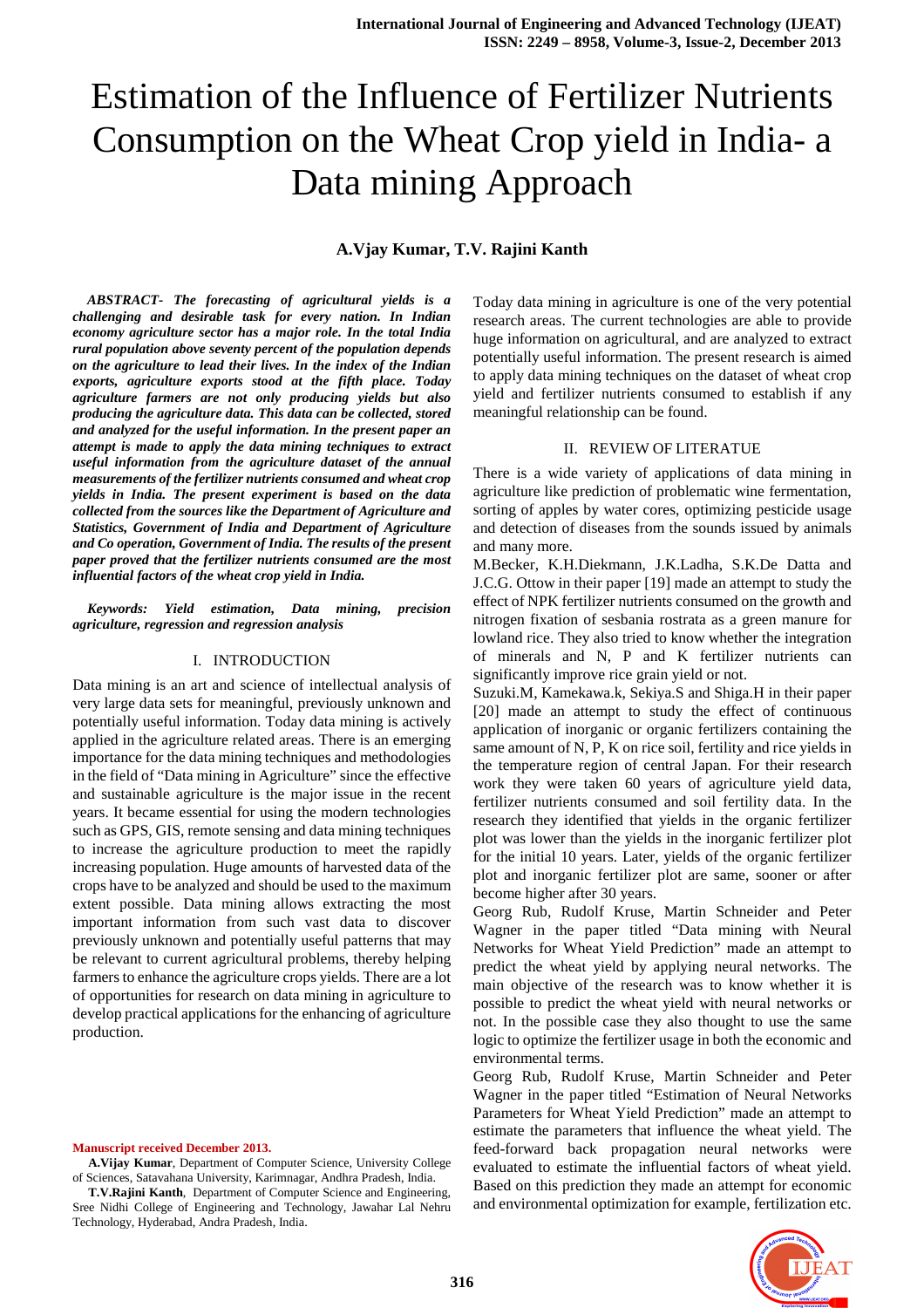# III. OBJECTIVE OF STUDY

Estimating the influence of fertilizer nutrients (NPK) consumed on the yield of wheat crop in India.

# IV. THE LIMITATIONS OF THE STUDY

- 1. The facts presented are based on the information collected through secondary sources and can't be generalized to all the agriculture output in the target area of the study.
- 2. The research can't depend upon the data mining only as it is one of the methods for the estimation of agriculture yield.

# V. DATA SOURCES

Secondary sources include reports and documents from the Department of Agriculture and Statistics, India and the Directorate of Economics and Statistics, the Department of Agriculture and Co operation, India.

# VI. THE EMPIRICAL STUDY ON THE ESTIMATION OF INFLUENTIAL FACTORS OF WHEAT CROP YIELD IN INDIA

Presently, the agriculture sector performance in our country has turned out to be quite dissatisfactory because of steep downfall in the growth rate of agricultural yield. The authorities are stressing for the needful measures to enhance the growth rate in agriculture, because of lower growth rate it results serious implications for large percent of India's population that depends upon agriculture for livelihood, and also affects growth rate of overall economy. High growth rate in non agriculture sector alone would not help India to realize a high growth rate in total economy. Therefore it is very much required to enhance growth rate in agriculture sector.

Agriculture growth depends upon identifying the factors, which are promoting the higher yield in agriculture. The factors promoting the growth in yield in agriculture are the proper use of inputs like fertilizers, the combination of Nitrogen (N), Phosphorus (P) and Potassium (k), also the conducive atmosphere with moderate temperature and irrigation facilities and rainfall. The factors underlying these are to be estimated with an appropriate tool so that an efficient mechanism is developed for promoting a higher agriculture yields. With the statistical analysis tools of data mining, we should identity the influential factors for the improvement in agriculture crop yield.

# VII. THE ESTIMATION OF INFLUENCE OF THE FERTILIZER NUTRIENTS CONSUMED ON THE WHEAT CROP'S YIELD IN INDIA

To estimate the influential factors of wheat yield in India, a dataset of wheat is prepared by including the wheat yield and fertilizer nutrients (N, P, and K). To prepare the wheat dataset, yield and fertilizer nutrients consumed are collected from the Department of Agriculture and Statistics, India and the Department of Agriculture and Cooperation, India. By performing statistical analysis on this dataset, some interesting things about the wheat cultivation and its influential factors are identified. The following table shows the wheat yield and fertilizer nutrients consumed.

|      | Fertilizer nutrients consumed and wheat yield |        |        |                    |  |  |  |
|------|-----------------------------------------------|--------|--------|--------------------|--|--|--|
| Year | ${\bf N}$                                     | P      | Κ      | <b>Wheat-Yield</b> |  |  |  |
| 1950 | 58.7                                          | 6.9    |        | 663                |  |  |  |
| 1955 | 107.5                                         | 13     | 10.3   | 708                |  |  |  |
| 1960 | 210                                           | 53.1   | 29     | 851                |  |  |  |
| 1965 | 574.8                                         | 132.5  | 77.3   | 827                |  |  |  |
| 1970 | 1487                                          | 462    | 228    | 1307               |  |  |  |
| 1975 | 2148.6                                        | 466.8  | 278.3  | 1410               |  |  |  |
| 1980 | 3678.1                                        | 1213.6 | 623.9  | 1630               |  |  |  |
| 1985 | 5660.8                                        | 2005.2 | 808.1  | 2046               |  |  |  |
| 1986 | 5716                                          | 2078.9 | 850    | 1916               |  |  |  |
| 1987 | 5716.8                                        | 2187   | 880.5  | 2002               |  |  |  |
| 1988 | 7251                                          | 2720.7 | 1068.3 | 2244               |  |  |  |
| 1989 | 7386                                          | 3014.2 | 1168   | 2121               |  |  |  |
| 1990 | 7997.2                                        | 3221   | 1328   | 2281               |  |  |  |
| 1991 | 8046.3                                        | 3321.2 | 1360.5 | 2394               |  |  |  |
| 1992 | 8426.8                                        | 2843.8 | 883.9  | 2327               |  |  |  |
| 1993 | 8788.3                                        | 2669.3 | 908.4  | 2380               |  |  |  |
| 1994 | 9507.1                                        | 2931.7 | 1124.7 | 2559               |  |  |  |
| 1995 | 9822.8                                        | 2897.5 | 1155.8 | 2483               |  |  |  |
| 1996 | 10301.8                                       | 2976.8 | 1029.6 | 2679               |  |  |  |
| 1997 | 10901.8                                       | 3913.6 | 1372.5 | 2485               |  |  |  |
| 1998 | 11353.8                                       | 4112.2 | 1331.5 | 2590               |  |  |  |
| 1999 | 11592.7                                       | 4798.3 | 1678.7 | 2778               |  |  |  |
| 2000 | 10920.2                                       | 4214.6 | 1567.5 | 2708               |  |  |  |
| 2001 | 11310.2                                       | 4382.4 | 1667.1 | 2762               |  |  |  |
| 2002 | 10474.1                                       | 4018.8 | 1601.2 | 2610               |  |  |  |
| 2003 | 11077                                         | 4124.3 | 1597.9 | 2713               |  |  |  |
| 2004 | 11713.9                                       | 4623.8 | 2060.6 | 2602               |  |  |  |
| 2005 | 12723.3                                       | 5203.7 | 2413.5 | 2619               |  |  |  |
| 2006 | 13772.9                                       | 5543.3 | 2334.8 | 2708               |  |  |  |
| 2007 | 14419.1                                       | 5514.7 | 2636.3 | 2802               |  |  |  |
| 2008 | 15090.5                                       | 6506.2 | 3312.6 | 2907               |  |  |  |
| 2009 | 15580                                         | 7274   | 3632.4 | 2839               |  |  |  |
| 2010 | 16558.2                                       | 8049.7 | 3514.3 | 2988               |  |  |  |
| 2011 | 17300.3                                       | 7914.3 | 2525.5 | 3140               |  |  |  |

**Table: w1 A chart view of the wheat yield and fertilizer nutrients consumed** 



**Chart: w1** 

**Growth rates of yield of wheat during 1950-2011** 

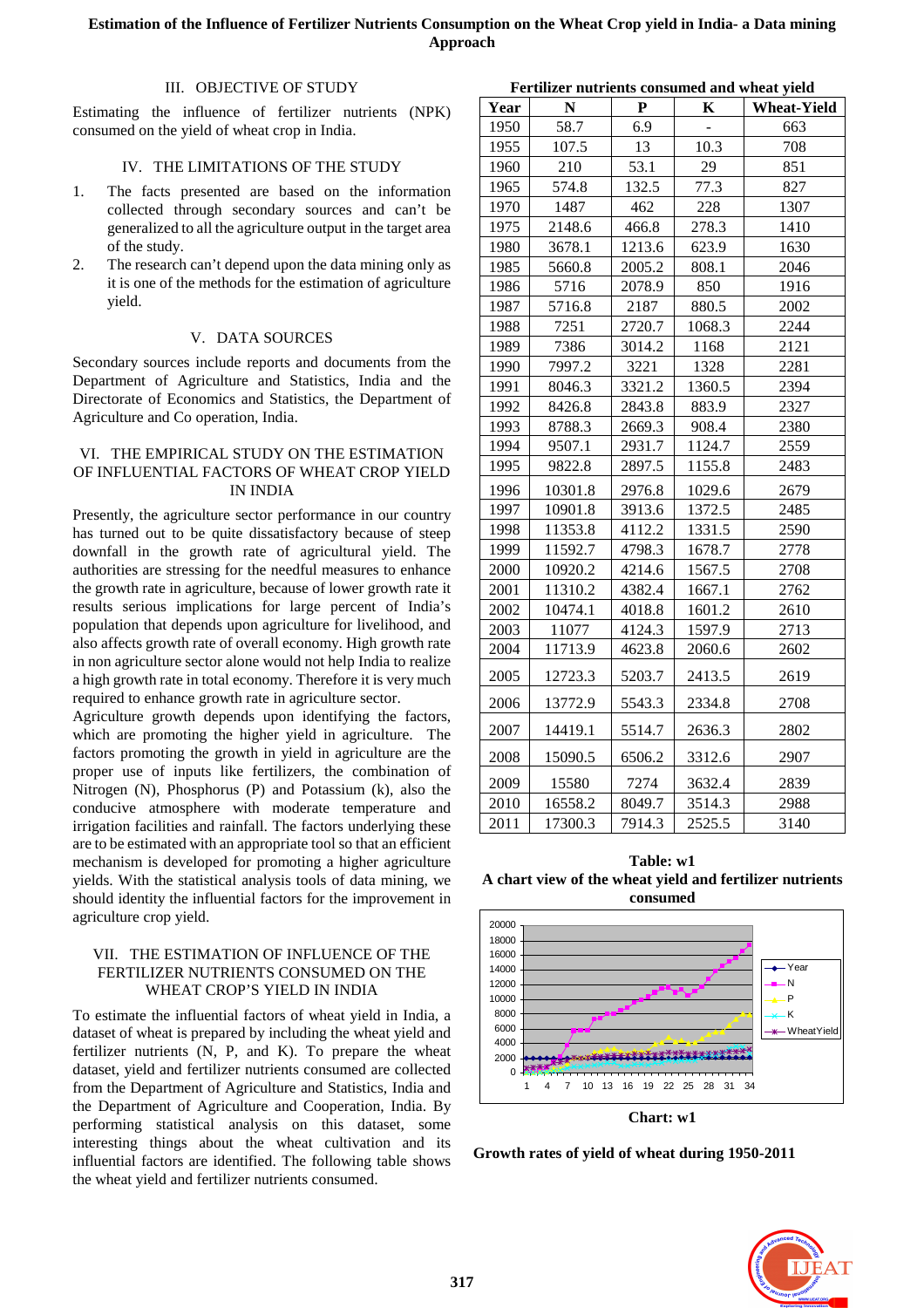The wheat production in India during the period 1950-2011 was almost continuously increased every year except two years, i.e., 1965-66 and 2005-06. During the years 1955-56, 1960-61, 1965-66, 1970-71, 1975-76, 1980-81, 1985-86, 1990-91, 1995-96, 2000-01,2005-06 and 2010-11 the growth rates are 6.79, 20.20, -2.82, 58.04, 7.88, 15.60, 25.52, 11.49, 8.86, 9.06, -3.29 and 14.09. There is a drastic increase in yield during the years 1970-71 and decrease during the years 2005-06 and 1965-66. The following table shows the wheat yield and growth rates of wheat yield.

|         |                | Growth  |
|---------|----------------|---------|
|         |                | rate of |
| Year    | Yield of wheat | wheat   |
| 1950-51 | 663            | 0.00    |
| 1955-56 | 708            | 6.79    |
| 1960-61 | 851            | 20.20   |
| 1965-66 | 827            | $-2.82$ |
| 1970-71 | 1307           | 58.04   |
| 1975-76 | 1410           | 7.88    |
| 1980-81 | 1630           | 15.60   |
| 1985-86 | 2046           | 25.52   |
| 1990-91 | 2281           | 11.49   |
| 1995-96 | 2483           | 8.86    |
| 2000-01 | 2708           | 9.06    |
| 2005-06 | 2619           | $-3.29$ |
| 2010-11 | 2988           | 14.09   |

#### **Wheat yield and growth rates of wheat**

## **Table: W2**





**Chart: W2** 

# **Impact of fertilizer nutrients consumed on the yield of wheat in India**

To estimate the impact of fertilizer nutrients consumed on yield of the wheat in India, a dataset of the wheat crop is constructed by including various factors like fertilizer nutrients, N, P, K and yield of the wheat. Using some statistical analysis tools a correlation and regression analysis is performed. The experiment revealed some interesting points about the impact of fertilizer consumption on the yield of wheat in India. The correlation between N, P, K and yield is very strong that indicates, when the fertilizer nutrients N, P, K consumption increases then yields of the wheat crop will also increases.

# **The results of the correlations of the fertilizer nutrients and yield**

The correlation among the fertilizer nutrients, N, P, K and yield of the wheat crop are 0.96, 0.92 and 0.86 respectively. This indicates there is a high degree of correlation between fertilizer nutrients, N, P, K and yield of the wheat.

| Year    | <b>Yield of wheat</b> | Growth rate of<br>wheat |
|---------|-----------------------|-------------------------|
| 1950-51 | 663                   | 0.00                    |
| 1955-56 | 708                   | 6.79                    |
| 1960-61 | 851                   | 20.20                   |
| 1965-66 | 827                   | $-2.82$                 |
| 1970-71 | 1307                  | 58.04                   |
| 1975-76 | 1410                  | 7.88                    |
| 1980-81 | 1630                  | 15.60                   |
| 1985-86 | 2046                  | 25.52                   |
| 1990-91 | 2281                  | 11.49                   |
| 1995-96 | 2483                  | 8.86                    |
| 2000-01 | 2708                  | 9.06                    |
| 2005-06 | 2619                  | $-3.29$                 |
| 2010-11 | 2988                  | 14.09                   |

**Correlations**

|             |                 | <b>WHEATYIE</b> | N      | P         | Κ        | <b>YEAR</b> |
|-------------|-----------------|-----------------|--------|-----------|----------|-------------|
| Pearson     | WHEATYIE        | 1.000           | .969** | .917**    | .855**   | .978*       |
| Correlation | N               | .969**          | 1.000  | .975**    | .921**   | .963*       |
|             | P               | .917**          | .975** | 1.000     | .963**   | $.913*$     |
|             | ĸ               | .855**          | .921** | .963**    | 1.000    | $.872*$     |
|             | <b>YEAR</b>     | .978**          | .963** | $.913***$ | $.872**$ | 1.000       |
| Sig.        | <b>WHEATYIE</b> |                 | .000   | .000      | .000     | .000        |
| (2-tailed)  | N               | .000            |        | .000      | .000     | .000        |
|             | P               | .000            | .000   |           | .000     | .000        |
|             | Κ               | .000            | .000   | .000      |          | .000        |
|             | <b>YEAR</b>     | .000            | .000   | .000      | .000     |             |
| N           | WHEATYIE        | 34              | 34     | 34        | 33       | 34          |
|             | N               | 34              | 34     | 34        | 33       | 34          |
|             | P               | 34              | 34     | 34        | 33       | 34          |
|             | ĸ               | 33              | 33     | 33        | 33       | 33          |
|             | <b>YEAR</b>     | 34              | 34     | 34        | 33       | 34          |

\*\*. Correlation is significant at the 0.01 level (2-tailed).

#### **Regression analysis**

A regression analysis is performed on dependent variable wheat crop yield and independent variables, N, P and K (Fertilizer nutrients). Results of the regression analysis shows that yield of the wheat are strongly influenced by the fertilizer nutrients consumed during the study period. Results of regression analysis of fertilizer nutrients consumed and yield of the wheat crop are as follows.

**Variables Entered/Removed <sup>b</sup>**

| Model | Variables<br>Entered | Variables<br>Removed | Method |
|-------|----------------------|----------------------|--------|
|       | a                    | ٠                    | Enter  |

a. All requested variables entered.

b. Dependent Variable: YIELD

#### **Model Summary**

|       |       |          |          | Std. Error |
|-------|-------|----------|----------|------------|
|       |       |          | Adjusted | of the     |
| Model |       | R Square | R Square | Estimate   |
|       | .971a | .943     | .936     | 157.76     |

a. Predictors: (Constant), P, K, N

**ANOVA<sup>b</sup>**

| Model |                  | Sum of<br>Squares | df | Mean<br>Square    | Sig.  |
|-------|------------------|-------------------|----|-------------------|-------|
|       | Regressiol 0E+07 |                   |    | 3 8422014 137.493 | .000a |
|       | Residual 22215.4 |                   |    | 25 888.618        |       |
|       | Total            | $.1E + 07$        | 28 |                   |       |

a. Predictors: (Constant), P, K, N

b. Dependent Variable: YIELD

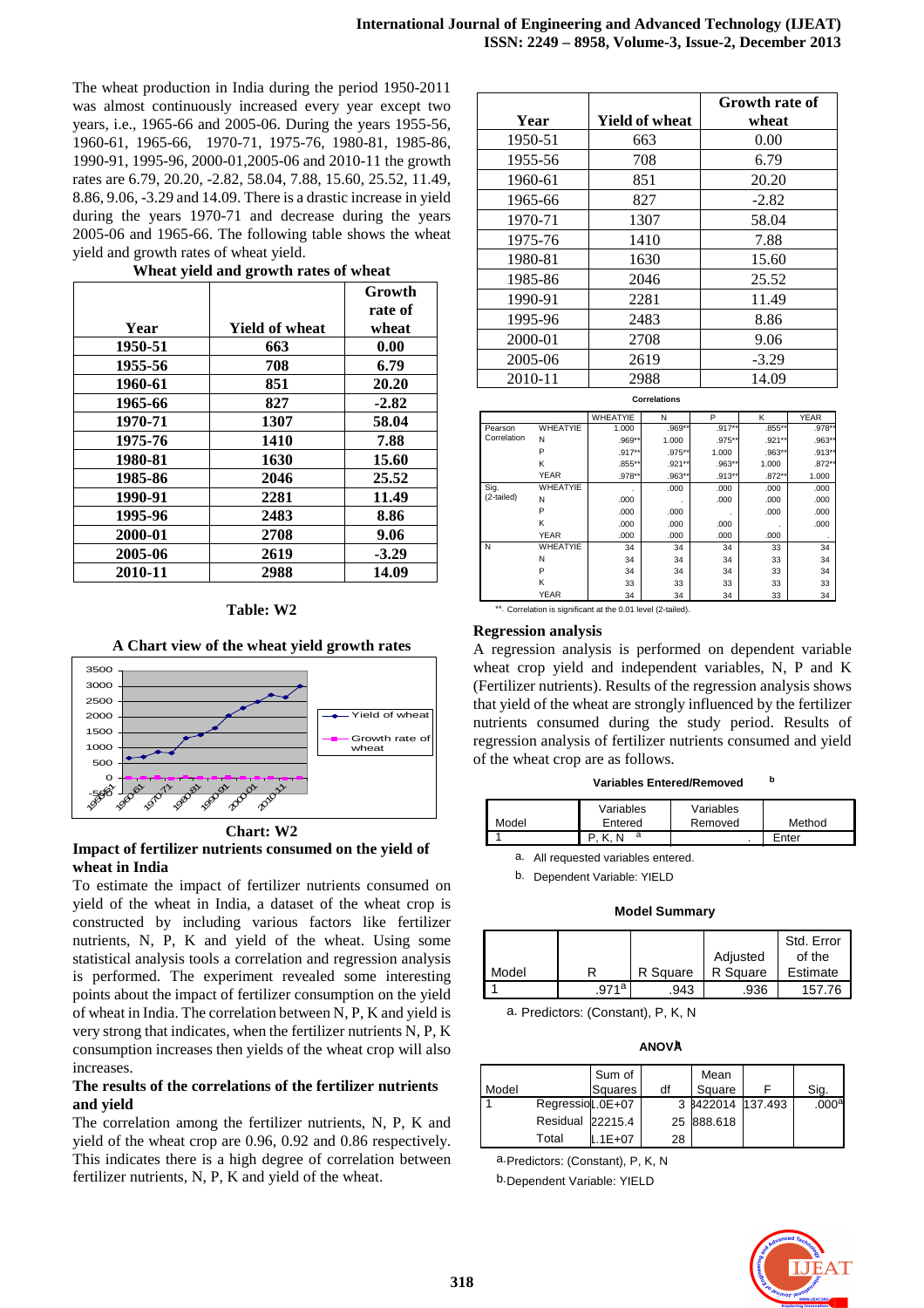|       |            |               | Unstandardized<br>Coefficients | Standardi<br>zed<br>Coefficien<br>ts |          |      |
|-------|------------|---------------|--------------------------------|--------------------------------------|----------|------|
| Model |            | в             | Std. Error                     | Beta                                 |          | Sig. |
|       | (Constant) | 976.843       | 33.986                         |                                      | 28.743   | .000 |
|       | N          | .119          | .014                           | 1.425                                | 8.732    | .000 |
|       | P          | $-6.42E - 02$ | .043                           | $-.349$                              | $-1.478$ | .150 |
|       | κ          | $-5.01E - 02$ | .058                           | $-.121$                              | $-0.869$ | .392 |

**Coefficients<sup>a</sup>**

# a. Dependent Variable: WHEATYIE

## **Clustering Using K-means**

The k-means clustering technique is used to classify the wheat yield of India. K-means clustering with iterate and classify procedure classified the wheat crop yield data into two clusters with 30 cases in cluster one and 32 cases in cluster two. The initial cluster center points are 3140 and 653, the final cluster center points are became as 2473.73 and 1053 with the variation of 667.73 and 400.72 in the first and second cluster center points. The clustering output in the pie chart view is also shown in the figure below.

**Initial Cluster Centers**

|                 | Cluster |        |  |  |
|-----------------|---------|--------|--|--|
|                 |         |        |  |  |
| <b>WHEATYIE</b> | 3140.00 | 653.00 |  |  |
|                 |         |        |  |  |

#### **Iteration History <sup>a</sup>**

|           |                                                                         | Change in Cluster<br>Centers                          |         |  |
|-----------|-------------------------------------------------------------------------|-------------------------------------------------------|---------|--|
| Iteration |                                                                         |                                                       |         |  |
|           |                                                                         | 596.185                                               | 468.371 |  |
|           |                                                                         | 47.401                                                | 44.553  |  |
| 3         |                                                                         | 22.680                                                | 23.099  |  |
|           |                                                                         | .000                                                  | .000    |  |
| a.        | to no or small distance<br>change. The maximum<br>distance by which any | Convergence achieved due<br>contar has changed is 000 |         |  |

center has changed is .000. The current iteration is 4. The minimum distance between initial centers is

## 2487.000.

#### **Final Cluster Centers**

|                 | Cluster |         |  |
|-----------------|---------|---------|--|
|                 |         |         |  |
| <b>WHFATYIF</b> | 2473.73 | 1053.72 |  |

#### **Number of Cases in each Cluster**

| Cluster |  | 30.000 |
|---------|--|--------|
|         |  | 32.000 |
| Valid   |  | 62.000 |
| Missing |  | .000   |

# A pie Chart view of the wheat yield data



**Chart: W4**

#### **CONCLUSION**

The experiment conducted on the fertilizer nutrients consumed and the wheat yield data set proved that there is a strong correlation between them. During the years 1955-56, 1960-61, 1965-66, 1970-71, 1975-76, 1980-81, 1985-86, 1990-91, 1995-96, 2000-01,2005-06 and 2010-11, the growth rates were 6.79, 20.20, -2.82, 58.04, 7.88, 15.60, 25.52, 11.49, 8.86, 9.06, -3.29 and 14.09. There was a drastic increase in yield during the years 1970-71 and decrease during the years 2005-06 and 1965-66. In India, the wheat yield was also increased year to year except few years. Therefore, on the basis of results of the study we strongly believe and recommend that by increasing fertilizer nutrients consumption, yields of the wheat crop can be enhanced in India.

#### REFERENCES

- [1] "Data mining Techniques for Predicting Crop Productivity A review article" S.Veenadhari, Dr.Bharat Misra, Dr. CD Singh IJCST Vol. 2, Issue 1,March 2011.
- [2] Chengquan Huang, Limin Yang, Bruce Wylie, and Collin Homer. "A strategy for estimating tree Canopy density using landsat 7 etm+ and high resolution images over large areas". In the proceedings of the Third International Conference on Geospatial Information in Agriculture and Forestry, 2001.
- [3] Georg Ruß, Rudolf Kruse, Peter Wagner, and Martin Schneider. "Data mining with neural networks for wheat yield prediction. In Petra Perner, editor, Advances in Data Mining (Proc. ICDM 2008)", pages 47–56, Berlin, Heidelberg, July 2008, Springer Verlag.
- [4] R S Deshpande "An Analysis Of The Results Of Crop Cutting Experiments,Agricultural Development and Rural Transformation Unit" Institute for Social and Economic Change February 2003.
- [5] Georg Ruß "Data Mining of Agricultural Yield Data: A Comparison of Regression Models, ICDM'09",. Leipzig, Germany, July 2009.
- [6] V. Ramesh and K. Ramr "Classification of agricultural land soils: A data mining approach", International Journal on Computer Science and Engineering (IJCSE) ISSN: 0975-3397 Vol. 3 No. 1 Jan 2011, 379.
- [7] Anup K. Prasad a, Lim Chai b, Ramesh P. Singh a, b,\*, Menas Kafatos b (2006). "Crop yield estimation model for Iowa using remote sensing and surface parameters". International Journal of Applied Earth Observation and Geoinformation 8 (2006) 26-33.
- [8] B. Lalic, L. Pankovic, D. T. Mihailovic, M. Malesevic, I. Arsenic: "Crop models and its use in vegetation dynamic forecasting". In Proc. Of Institute of Field and Vegetable Crops, Vol. 44, pp. 317-323, 2007.
- [9] B . Marinković, J. Crnobarac, D. Marinković, G. Jaćimović, D.V. Mircov, "Weather conditions in the function of optimal corn yield in Serbia and the Vojvodina province", in Proceeding of the 1st Scientific Agronomic Days, pp. 15-19, 2008.
- [10] D. Pokrajac, T. Fiez, D. Obradovic, S. Kwek, Z. Obradovic, "Distribution comparison for site-specific regression modeling in agriculture", in Proc. 12th International Joint Conference on Neural Networks (IJCNN), pp. 3937-3941, 1999.
- [11] Groten, S. M. E. (1993). "NDVI crop monitoring and early yield assessment of Burkina Faso". International Journal of Remote Sensing, 14(8), 1495-1515.
- [12] Hayes, M.J., Decker, W.L., 1996. "Using NOAA AVHRR data to estimate maize production in the United States" Corn Belt. Int. J.Remote Sense. 17, 3189-3200.
- [13] Jorgensen, S.E., 1994. "Models as instruments for combination of ecological theory and environmental practice". Ecol. Model. 75-76,5-20.
- [14] Mass, S. J., 1988. "Use of remotely-sensed information in agricultural crop growth models". Ecological Modeling. 41,247-268
- [15] Moa,\*, S. Liua, Z. Lina, Y. Xub, Y. Xianga, T.R. McVicarc (2005). "Prediction of crop yield, water consumption and water use efficiency with a SVAT-crop growth model using remotely sensed data on the North China Plain. Ecological Modelling" 183 301-322
- [16] Monteith, J.L., 1972. "Solar radiation and productivity in tropical ecosystems". J.Appl. Ecol. 9,747-766.
- [17] Monteith, J.L., 1977. "Climate and the efficiency of crop production Britain". Phil. Trans.Roy.Soc.Lond. B 281,277-294.